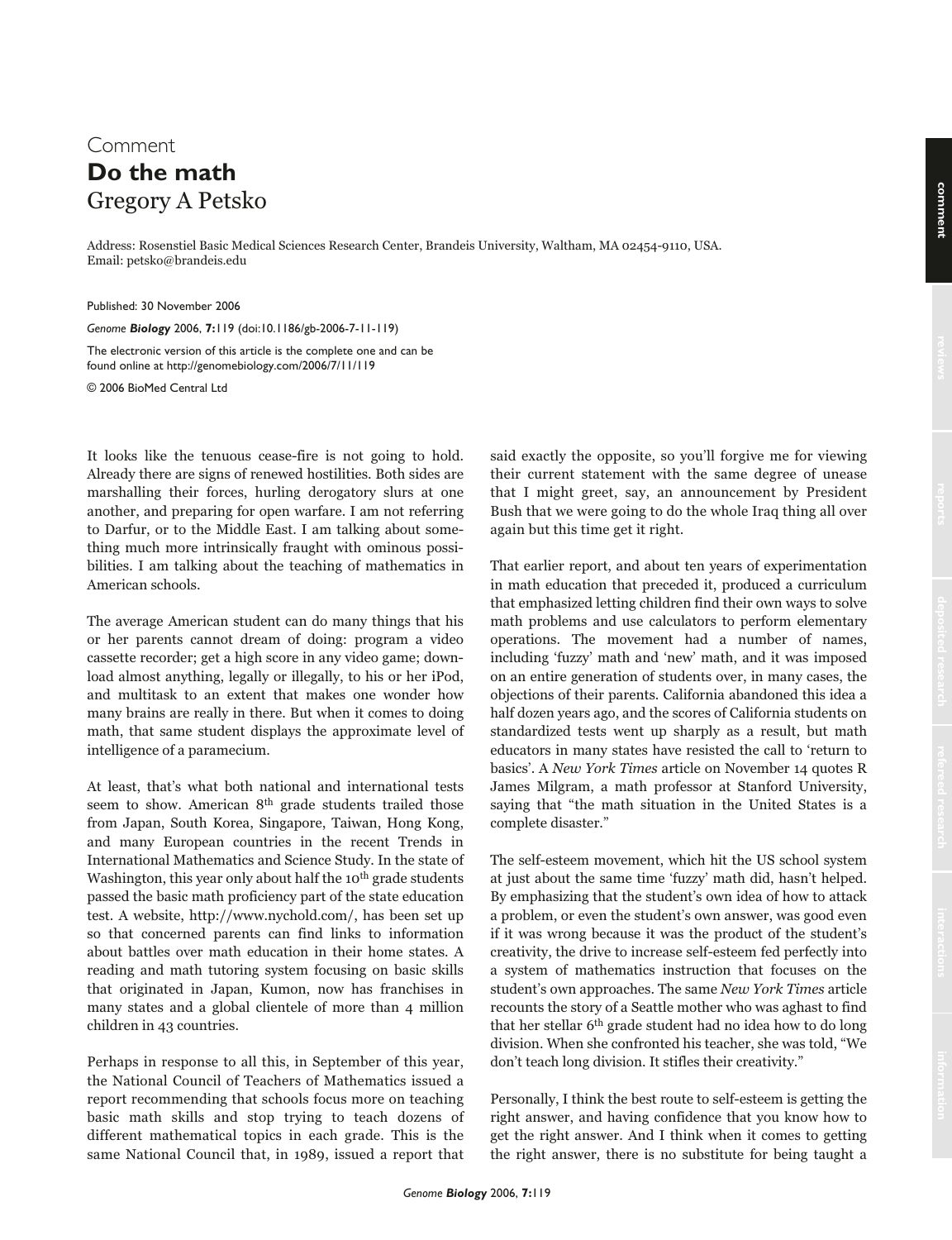reliable method. But I think there's more to our problems with math education than a well-intentioned, but muddleheaded, educational philosophy. I think our failure to train people properly in mathematics reflects our lack of appreciation for just how unusual a field it is.

There's something about mathematics. It isn't like any other subject. Most of us are familiar with the generalization that the average philosopher or social scientist tends to do his or her best work relatively late in life; biologists do it in their 40s and 50s; chemists in their 40s; physicists in their 30s and 40s; and mathematicians in their 20s to early 30s (there are, of course, many exceptions, though seemingly fewer for math than for the other subjects). But it isn't just that the best work is done very early in the case of mathematicians. It's that it's often their only important work, period. In every other subject I know of, even after the peak of one's career, the typical practitioner still can make significant contributions. And with age, even if one's mastery of the field may not increase much, it usually doesn't decline much either. But mathematicians often seem to regress relative to their field once they are past their prime. A number of them have told me that after their major work was completed, they knew it was time to devote themselves primarily to teaching others, because they simply wouldn't be able to do cuttingedge stuff any more.

The peculiar nature of mathematics is most apparent, I think, to a teacher of other subjects. I regularly teach freshman chemistry, a subject that most people in class don't want to be taking, and the distribution of backgrounds and abilities among my students is about as broad as it gets. But with very few exceptions, any of them can improve their understanding of the subject if they keep working at it. Progress can be frustratingly slow in some cases, but it's nearly always there. It was that way for me, too, when I was a student: some things were harder for me than others, and in some instances I didn't spend enough years working on them to experience that magical moment - I call it the pedagogical moment - when the learning curve turns sharply upward and everything suddenly starts to make intuitive sense. But I always felt like I was making at least some incremental progress when I put additional time and effort in.

Except in mathematics. I think that, unless you are one of the few who are going to be professional mathematicians or who have an intuitive grasp of the subject, when you study mathematics at some point you hit a wall. It's in a different place for each person (geometry for some, algebra for others, calculus for many), but once you hit it, there's almost no chance you will go past it. This wall makes it literally impossible to teach fundamental mathematical concepts to a broad collection of students. But that, of course, is exactly what the 'new' mathematics curriculum has been trying and failing - to do, for over 20 years.

If I'm right about this, and I believe I am, then the 'new' math goal of having all students understand what they are doing rather than memorizing methods and regurgitating answers is simply unattainable. True, the old approach produced many people who disliked math as a subject and believed they couldn't understand it. But what if that belief was right? Mathematicians may wish that everybody understood and loved their subject, but it looks to me as though that desire is producing generations of students who can't use mathematics, and isn't being able to use it what the real objective ought to be, for most people? My mother disliked math and certainly didn't understand it in depth, but she was trained in doing it so well that she made her living as a bookkeeper for many years.

All this, of course, has enormous implications for biology in the age of genomics. Data gathering is useless without data analysis. Genomics has led to mountains of data, requiring increasingly sophisticated analysis, yet biology has always attracted scientists who wish to avoid the mathematics in physics and chemistry. Such biologists are at the mercy of those who claim to have extracted important insights from genomics data by complex analytical methods. The ranks of bioinformatics are largely drawn from people with a background in math or computer science; it seems to be easier for those scientists to learn some biology than it is for biologists to learn the other subjects. Once a high priesthood of the mathematically sophisticated is established, not only is there less incentive for the flock to learn the tools, there is actually a positive incentive for the clergy to keep such things as mysterious as possible. We end up believing that to analyze (or model) a system is to understand it. Not only is this untrue (you can model anything with enough variable parameters), it is stifling. We need biologists who can analyze data themselves, or at least critique the results of those who do.

Medical research creates an even greater demand for mathematical literacy, among both scientists and the scientific press. Not a week goes by without some study purporting to show that this food is bad for you or this activity protects you from that disease. And the following week, it is likely that some other study will purport to show exactly the opposite. No wonder the public is anxious, confused, and increasingly distrustful of science. Tragically, in many cases the fuss is over small differences in risk that are at the border of statistical significance. But when the researchers in question use p-values without really understanding what statistics should be applied to their data, when they bin things so as to produce an effect that they can publicize, and when most science reporters don't have the background to realize that the conclusions are questionable at best, the result is often much ado about nothing.

Yet statistics is the one branch of math that everybody should be able to grasp, because there is no need for a deep